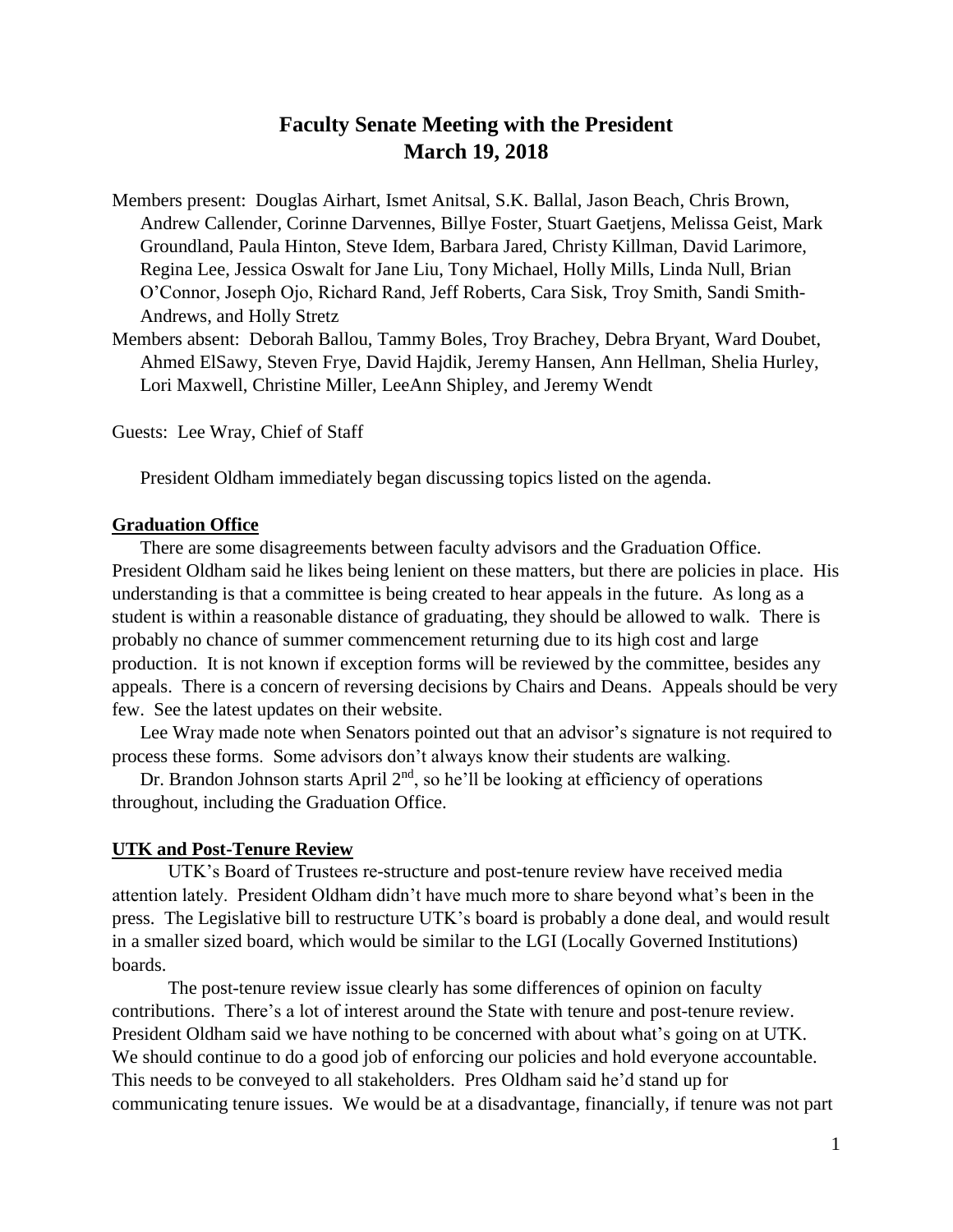of the equation. We make tenure mean something. Granting someone tenure is a \$3 million decision with salary, benefits, career time, so this is a big decision not to be taken lightly. Look at each decision very closely and responsibly. Faculty should justify their tenure every year. Many are concerned about tenure allowing someone to stay forever. It has to be earned. UTK is looking at some reinforcement of their tenure. President Oldham doesn't think it's really warranted, but we need some mechanism. Tech has a process, but it's not used much. There may be a better way to do it. Tenure just means you have to be fired with cause.

The Board should be educated about tenure in higher education, and how different it is from tenure in K-12. Here, we don't work for big money. There are incentives built into the system, because you don't know if you'll be able to hire to replace that person if they leave. President Oldham said he never wants to see a department lose a position because of not granting tenure to someone. That should never happen. President Oldham says he reviews each tenure dossier, but mostly focuses on ones with split votes in the department. We could make all departments have tenure and promotion guidelines, which is just good practice, especially for new faculty. President Oldham said he wants more discussion on this at a future date. Senator Geist said she has told Board members that our tenure is a 6-year rigorous process of mentoring and evaluations. President Oldham said we need to tell them why tenure is valuable and how it also protects faculty speaking frankly.

### **Evaluation of Administrators**

President Oldham said he doesn't see any reason why response rates can't be shared, but not tied to any individual. Senators were curious what the response rate of each administrator evaluated was relative to the total number of participants, since many faculty don't know every administrator listed on the survey.

Yes, evaluations are used, but he can't speak for everybody. President Oldham said administrator evaluations are used significantly in the evaluation process as one piece of the evaluation process. Evaluations of the President's cabinet are tied to raises the same way others are.

#### **Outsourcing**

JLL got the State contract last year for providing janitorial services. Tech has evaluated what JLL has to offer, but determined that it is not in our best interest to go with them. Tech's cost would be about a \$500,000 more. We will probably extend the current contract with SSC for a year, and send out for a RFP. Tech saves over \$1 million per year in cost savings by outsourcing custodial services. President Oldham said he is not opposed to doing this in-house again, but there would be a significant cost to us. He went on to say that he is not a fan of outsourcing, and likes control of doing it in-house, but these services (food, bookstore, custodial services) are not our core function. President Oldham is very pragmatic when it comes to this, and wants to find the best business operation for services.

### **Tenure and Promotion Pay Increases**

With the new policies on tenure and promotion, assuming it gets approved by the Board in June, compensation for promotions can be handled. President Oldham doesn't know exactly how much money that involves. There will be automatic pay grade increases.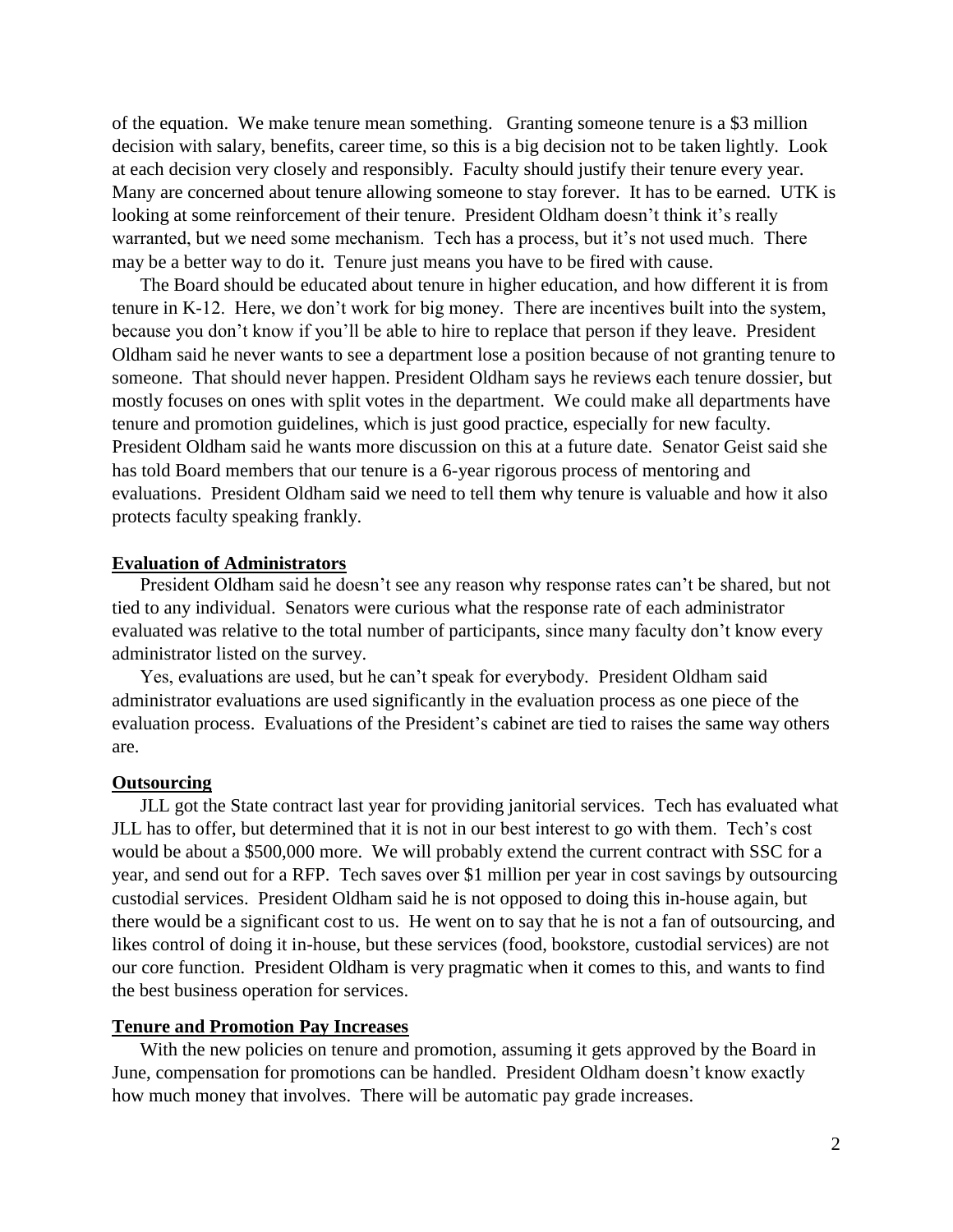As an update, the new Provost will be reporting to work on April  $16<sup>th</sup>$ . She is working on a schedule for when she arrives. There will be a reception planned for late April. Senators suggested sending out a press release about her soon, since many faculty don't know who she is.

# **Other Such Matters**

# **President's Contract**

The contract with the President is a Board decision, and President Oldham said he had no part in developing the contract template. About 80% of university presidents have contracts (source: AGB - Association of Governing Boards). It's good to know what the ground rules are, and a contract lays out an orderly transition for when the time comes. It's just good practice for the university to have. President Oldham will likely accept the contract when presented. There are other LGIs in Tennessee also looking at contracts: MTSU and APSU, and TSU. If he doesn't accept, then President Oldham will either carry on as now, or be terminated. President Oldham was only told that Vice-Chair Harper got information from AGB for contract language, and Kae Carpenter assisted with the template.

President Oldham said this is standard practice across the state. If he steps down as President, he would receive significantly lower salary. This is the same with others such as deans and chairs. There is no written policy, but keeping a portion of the higher salary was the practice and it's hard to deviate from prior practice. With a new Provost, she has agreed to have her salary reduced more in-line with department faculty salaries should she step down. Going forward, we want to be cautious with new administrator posts. It's important to put this in their offer of what's expected of them should they step down. There needs to be some reasonable salary adjustments, but it shouldn't penalize a person. That model breaks down if that salary is out of line with peers.

President Oldham said he was not asked what he wants in the contract. He has had no negotiations about it, but at a late date, if he takes a faculty position, he takes a reduction in salary. Each president can negotiate a contract. The template of a contract is what the Board is voting on this week, not the actual figures and specifics. There are no bonus provisions, nor performance rewards. The Board can adjust salary for any reason. There is no timeline discussed if the template is approved this Thursday, and when Board offers a contract to President Oldham.

### **Searches for New Deans**

Job searches for new deans would probably begin soon after the new Provost arrives. Financially, Tech is doing well, up about \$5 million assuming level enrollment. Money will be used for salary increases and to balance some funds. President Oldham said we are better off than many in surrounding states. We are expected to receive an average 2.5% salary increase this year, so this would make seven consecutive budgets with salary increases. The budget target gap is \$900,000 for all the revenues vs. all the needs expressed and submitted. The assumptions with this is that there is no overlap between these things, and no prioritizing of those needs. This is a gap we would like to close, so they will be working until the end of June to close it. President Oldham said it is not his expectation that units will be asked to return money. There are other multiple ways to address that without asking for money back from units.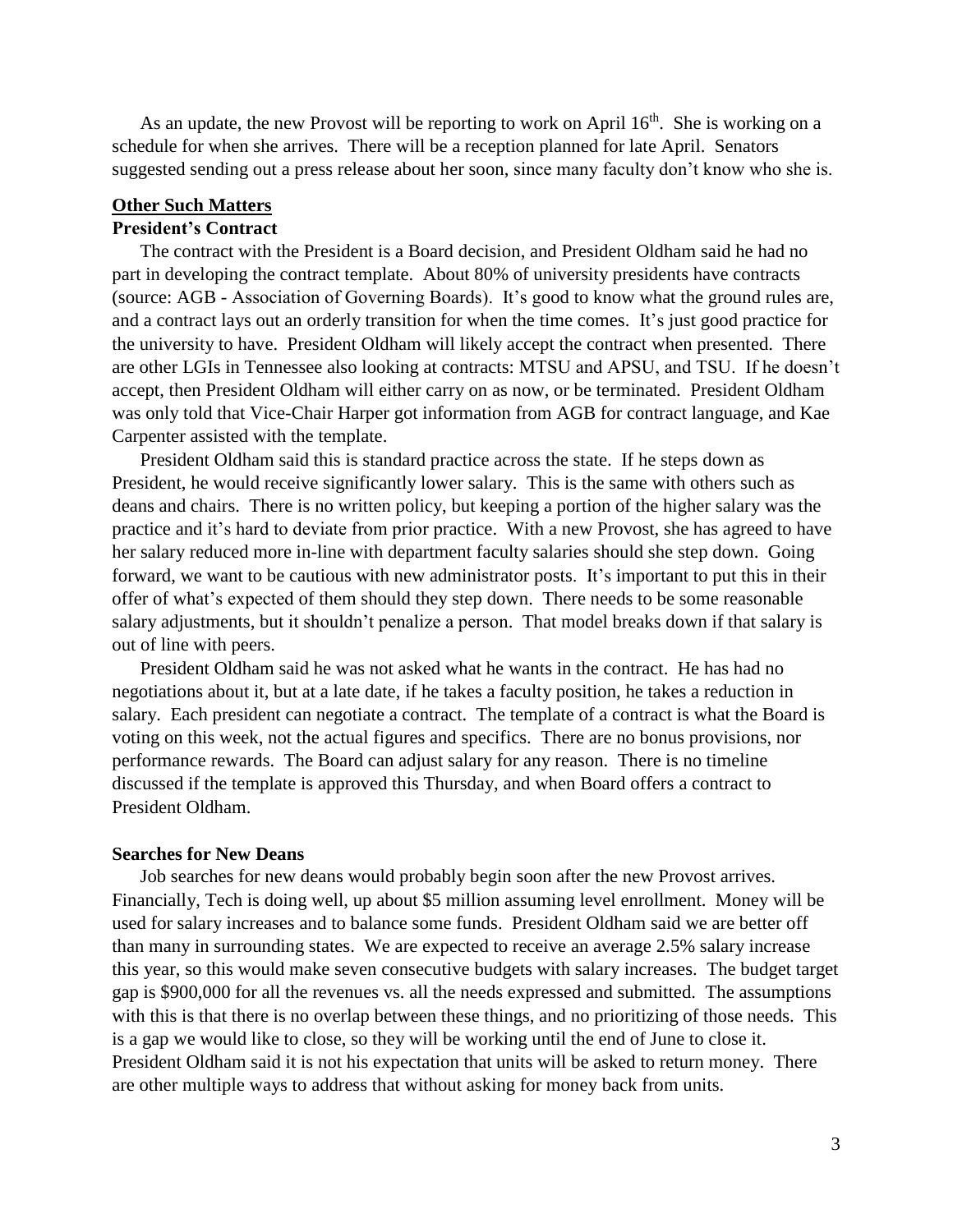#### **Budget**

Money available for distribution was questioned, but the \$910,000 gap may eat that up. There's a fund balance issue. This year's current budget was balanced with \$2 million from reserves, which makes us live on the edge too often. Carryovers are a different issue. President Oldham said VP Stinson is pretty conservative about this, so she has a prudent approach laid out. Overall, we are pretty healthy financially. Increasing our overall budget this year will help, as will a salary increase. Admissions may be up, but we aren't counting on that. Investing is also very important, but there is always a risk. Most risks we have taken has been with non-recurring dollars. The iCUBE, that is independently funded, brings in \$2 to \$3 million per year with a variety of projects. The STEM center is an expensive operation, but does not pay for itself. Many of their functions could be done by the College of Education. Once things get ingrained, it is very hard to change. There are similar discussions about the Centers for Excellence, which have been State funded for many, many years now. Maybe a new approach, or re-structuring would spur progress.

The budget is a planning tool, but gets outdated quickly. It's a good way to help set priorities for units and the University, and also move us where we want to go. A declining revenue picture is harder to work with, but has a built-in tool for incentive. Unfortunately, there are no funds available while we are in a declining revenue. President Oldham said we are positioned now to see an increase in enrollment, and hope to get back to the growth curve we had before the TN Promise. Going forward, we will have to make some tough decisions on what we are doing, what we should quit doing, or what we should do differently.

#### **Curriculum**

Senators asked if we have a committee study that looks at curriculum related to demographics. President Oldham said none that he is aware of, and continued by saying there's talk about this issue, but no group that routinely does this, but we probably need this. We have only 79 programs on the inventory list by THEC, which is the second lowest in Tennessee. The average college graduate today is expected to change jobs and careers 6 to 8 times. The world around us is changing rapidly, so we need to be relevant and change with it. The class of 2030 will get jobs in 60% of positions that don't exist yet.

President Oldham said we have a lot of work to do with online options, and to be more strategic. The new Provost will have to dig into this quickly. Currently, Tech is not structured well to do this, and we need to give serious thought about how we are structured. Where would you like to see this in 5 years? President Oldham feels the answer is with programs, not individual courses. Programs need to meet the needs. It's like a separate business start-up and you have to have someone who really understands it. We need an infrastructure to help put courses together to make it easier for faculty to develop programs, and need a financial model for incentive. Online programs can be revenue generating, but it's not really a cash cow. Courses need to be grounded within the academic discipline, as they understand the clients they need to serve. The faculty don't want to put out a bad product. President Oldham would like to see a more streamlined process. He said it mostly comes down to having the right people. Some online programs are going very well even with the infrastructure not here. Instructional designers only makes the process faster, but streamlining would make it more efficient. We need